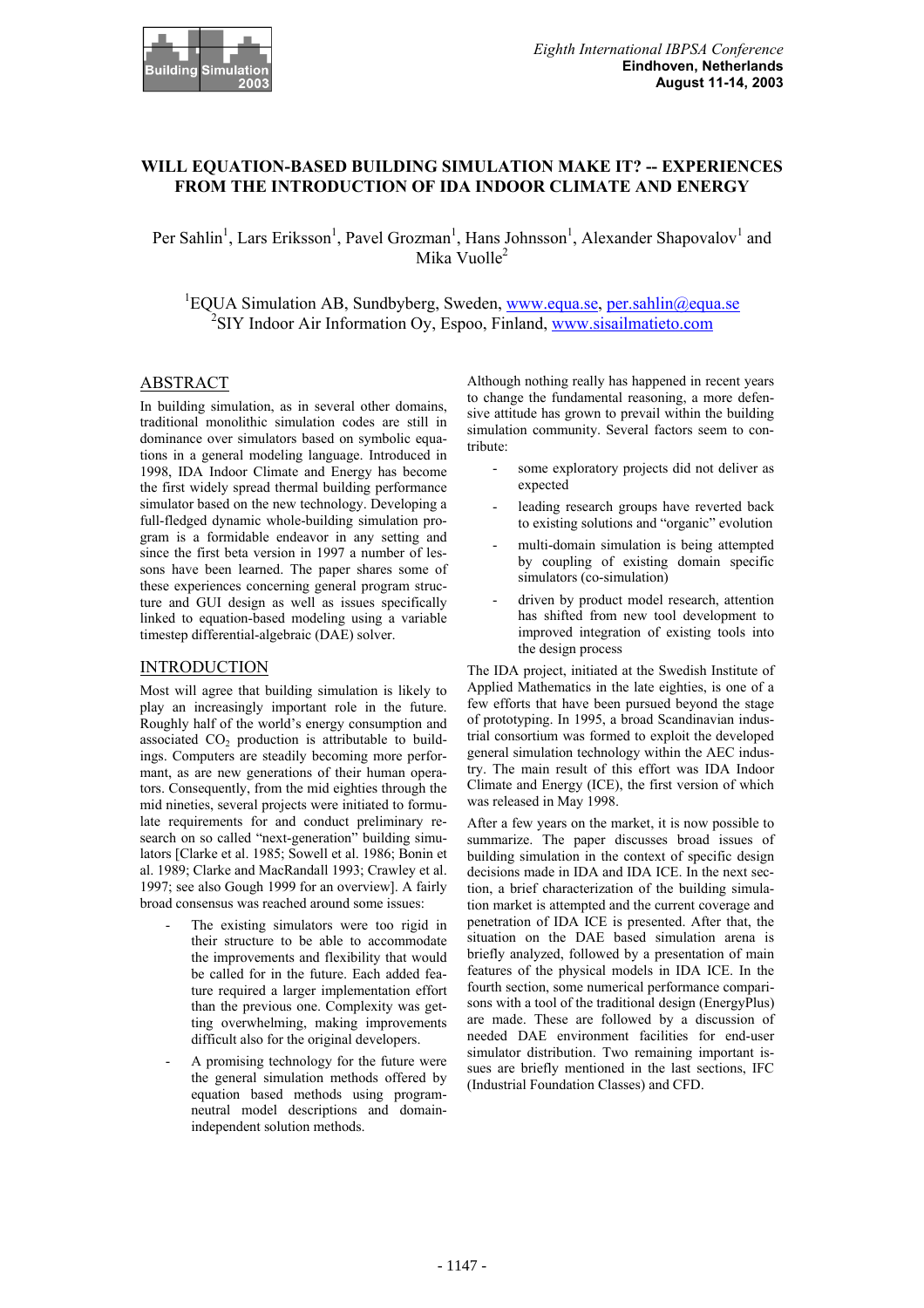## SCOPE OF IDA ICE

While the technical challenges of simulating a building in sufficient detail are formidable, technology transfer issues still define the practical limits of the field. There is an enormous gap between state-of-theart development and the everyday practice that must be dealt with from a commercial software perspective. In this context, it may be useful to characterize the scope and fragmentation of the building simulation "market." While recognizing the importance of multiple related simulation domains, such as light, acoustics, structural analysis etc., we will concentrate here on building performance simulation (BPS) for thermal processes.

The target domain of various thermal simulation tools can be characterized as a multi-dimensional space of (at least) the following dimensions (Table 1):

*Table 1 Market segments for thermal BPS* 

| dimension               | segmentation                                                                                                                                                                      |
|-------------------------|-----------------------------------------------------------------------------------------------------------------------------------------------------------------------------------|
| User:                   | Home owner; Professional owner;<br>Building services contractor; Archi-<br>tect; Stnd HVAC consultant; Ad-<br>vanced HVAC consultant; Main-<br>stream research; Advanced research |
| Time resolution:        | Static; Monthly, Design day; Hourly;<br>Controller time scale                                                                                                                     |
| Physical extent:        | Single component; Single subsystem<br>or zone; Multi-system, multi-zone                                                                                                           |
| Engineering<br>culture: | Essentially a subdivision by country                                                                                                                                              |

Assuming roughly 25 different engineering cultures around the industrialized world, this subdivision leads to some  $8x5x3x25 = 3000$  different segments. Together, these form a substantial market, but few single segments are significant enough today for commercial exploitation, as can readily be witnessed by the modest number of non-government-financed organizations in the field. Most technology providers and active user communities operate in a single segment, such as for example: advanced HVAC consultants, running a multi-zone, hourly tool in the US or, similarly, in the UK.

Tailoring a tool and associated services to the target segment(s) is essential. Users expect no less from a BPS tool than from other software such as CAD tools, with a significantly larger local market. In current practice, most efforts to meet the needs of a segment are vertical; relying only on general, low-level tools such as compilers, everything needed to satisfy a segment is developed by the same group.

Since the inception of the IDA project, the ambition has been to develop a simulation infrastructure capable of serving a large number of segments. The resulting IDA Simulation Environment is in fact not limited to building simulation but forms the base of industrial applications in multiple domains such as rail and road tunnel ventilation, fire modeling, separation plant modeling, automatic refuse collection systems etc.

From the developer's perspective, the advantages of relying on a general simulation framework are significant, allowing the sharing of many resources between segments. The most obvious elements of such an infra structure are model languages, model libraries and solvers, but there are in fact several others such as tools for data bases; time series; user interface construction; CAD support; multi language support; optimization; input/output management, presentation and export; data mapping; scripting languages; web services etc. Users also benefit from coherence among related segments, allowing seamless mobility over segment boundaries.

IDA ICE is presented via three different user interface levels: Wizard, Standard and Advanced. The Wizard level is intended for less experienced users with particular focus on a certain type of study. The Standard level corresponds roughly to the graphical user interface (GUI) of a typical 3D graphical multizone BPS tool, requiring the building designer to formulate a meaningful simulation model in terms of thermal zoning etc. In the Advanced level, the user is allowed to directly interact with the mathematical model in a way that is not offered by traditional tools. Currently, a single wizard level interface called IDA Room is predominant. It is shipped as part of the standard product, but is also available free of charge as an Internet application. In the future, several additional wizard level interfaces are planned for various segments. Please visit www.equa.se/ice for some video and graphical illustrations of the ICE GUI. Table 2 depicts the current penetration and scope of the three ICE interfaces among market segments previously defined.

*Table 2 Current ICE penetration and scope.* 

| User inter- | <b>IDA</b> Room | <b>ICE</b> Stan- | ICE Adv.     |
|-------------|-----------------|------------------|--------------|
| face:       | wizard          | dard Level       | Level+NMF    |
| # users:    | 1600            | 400              | 100          |
| User:       | Building ser-   | Stnd HVAC        | Adv. HVAC    |
|             | vices contrac-  | consultant -     | consultant - |
|             | tor; Architect; | thru-Ad-         | thru-Adv.    |
|             | Stnd HVAC       | vanced re-       | research     |
|             | consultant      | search           |              |
| Time reso-  | Design day      | Design day;      | Design day;  |
| lution:     |                 | Hourly;          | Hourly;      |
|             |                 | Controller       | Controller   |
|             |                 | time scale       | time scale   |
| Physical    | Single sub-     | Single sub-      | All          |
| extent:     | system or       | sys. or zone;    |              |
|             | zone;           | Multi-sys.,      |              |
|             |                 | multi-zone       |              |
| Engineering | Sweden; Fin-    | Sweden:          | Sweden:      |
| culture:    | land: Poland:   | Finland:         | Finland:     |
|             | Germany;        | Germany;         | Norway;      |
|             | Switzerland:    | Switzerland;     | Germany;     |
|             | France: UK      | UK               | Switzerland  |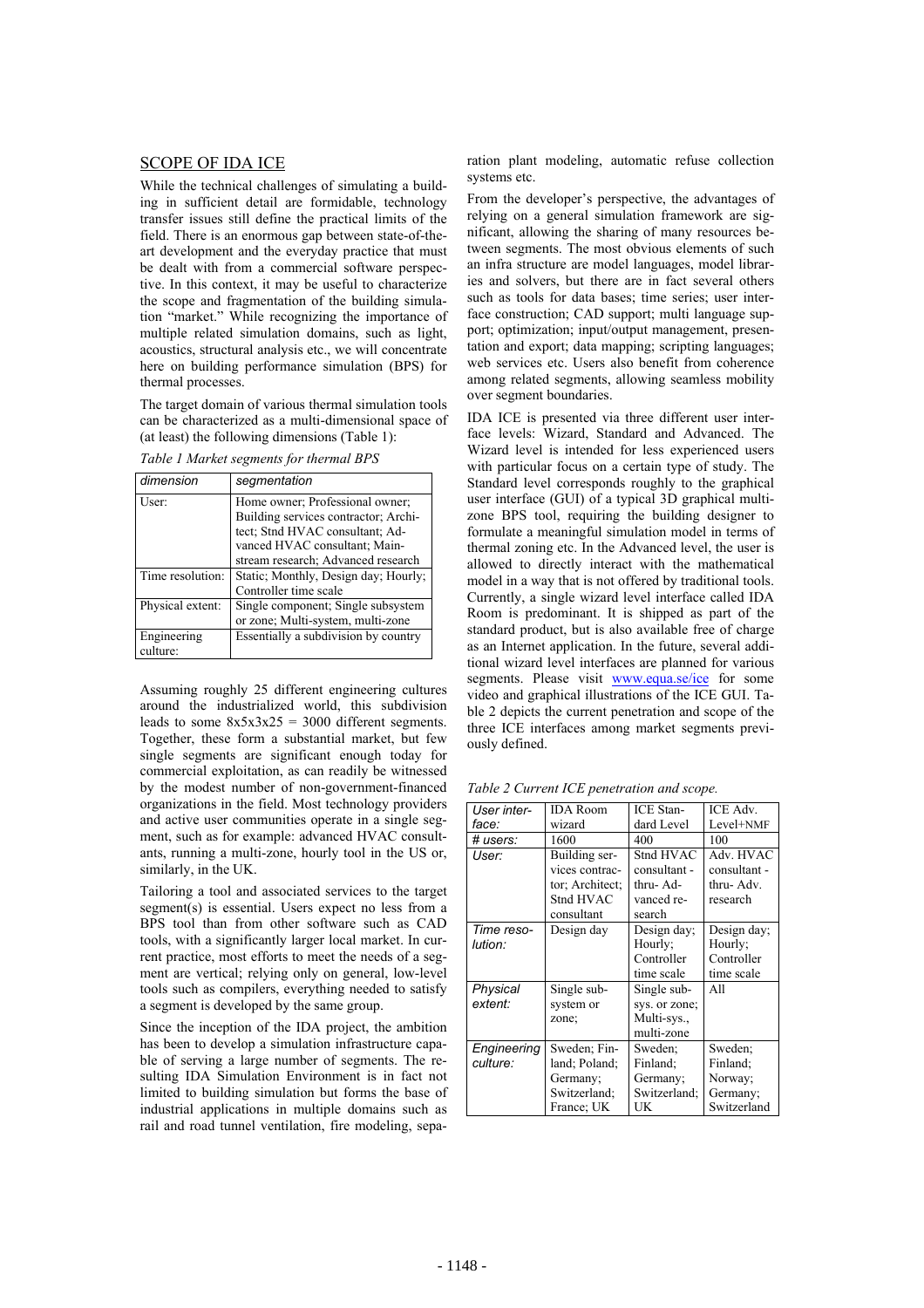The structure of IDA ICE is ideally suited for customization, also for individual design projects. Table 3 summarizes some major customized versions that are permanently maintained.

*Table 3 A selection of IDA ICE customizations* 

| Termodeck         | Wizard level interface, NMF models and<br>Standard level GUI objects for design of<br>Termodeck buildings with ventilated hollow<br>core slabs. |
|-------------------|-------------------------------------------------------------------------------------------------------------------------------------------------|
| Danfoss           | NMF library and Advanced level GUI ob-<br>jects for detailed studies of hydronic climati-<br>zation systems.                                    |
| Are Sensus        | NMF library and Advanced level GUI ob-<br>jects for designs based on the Finnish inno-<br>vative office HVAC system.                            |
| <b>IDA</b> Kachel | An Internet based design tool for wood stove<br>heating in Austria and Switzerland.                                                             |

## DAE BASED BUILDING SIMULATION

Any designer of a building simulator must first of all find or construct some framework in which to express the physical models to be implemented. A great majority of existing tools and also some recent projects such as EnergyPlus, rely on a domain dependent infrastructure which is formulated in the early stages of the project to accommodate the models envisioned at this stage. As for any design project, early decisions will have tremendous impact on the rest of the work throughout the lifecycle. The designers of TRNSYS, for example, in the early seventies, had a great vision and constructed a simple, yet expressive "world" which has served the building simulation community well for soon thirty years.

When deciding on a basic framework, one should ask what the truly domain specific features of the target area are so these can be fully exploited in the tool. Voltage and current are for example important for an analog electronics simulator and early building simulation efforts were often rooted in clever methods to predict heat propagation through walls. We think the TRNSYS designers in the seventies realized something fundamental about buildings and their service systems; it is virtually impossible to formulate anything reasonably strict and truly domain specific about a building simulation. Consequently, the TRNSYS design could have blossomed in any of several fields. An awesome mixture of various models are needed for state-of-the-art building simulation. Fortunately, the situation is similarly disordered in many other domains such as chemical process plant, whole-vehicle, mechatronic and aeronautical simulation. True multi-domain approaches are needed.

Also for a general class of problems such as lumped parameter models of piecewise continuous modular dynamical systems, there is a range of expression paradigms to choose between such as Bond Graphs (20-Sim, MS1) block diagrams (Simulink, VisSim), subroutines or classes with specified interfaces (TRNSYS, HVACSIM+) or symbolic differential-

algebraic equations (DAEs) (as in IDA, Dymola, SPARK, SMILE, ALLAN.Simulation and CLIM 2000-ESACAP). With the possible exception of Bond Graphs, serious efforts at modeling buildings have been made with all of the mentioned tools [Felgner et al. 2002, Musy et al. 2001, Nytsch-Geusen and Bartsch 2001; Jeandel et al. 1997; Murphy and Deque 1997]. In recent years, MATLAB-Simulink has grown to almost a de-facto standard in non-CFD scientific computation. However, closer inspection of building simulation models made with the listed tools will reveal that Simulink models are orders of magnitude smaller (or slower) than those made with more powerful tools. The current version of Simulink is not likely to be able to contend with the state-of-the-art efforts.

The new and ambitious modeling language Modelica (www.modelica.org), has shown potential to bring order to the fragmented world of DAE based simulation. It draws on the collective experience of a large number of first-generation languages and since the first tool (Dynasim 2001) appeared in 1999, several large industries such as Toyota, Ford, United Technologies, Caterpillar, ABB, Alstom, TetraPak etc. have adopted it. Impressive Modelica models have been reported at two well-attended international Modelica conferences. In the automotive industry, multi-domain, whole-car simulators of previously unprecedented size and complexity have been developed [Tiller et al. 2000; Bowles 2001].

The IDA team has been active in DAE language design since the late eighties when the Neutral Model Format (NMF) was first proposed to ASHRAE and the building simulation community [Sahlin and Sowell 1989]. In addition to several prototypes for various target environments, quality translators have been developed for IDA, TRNSYS and HVACSIM+ [Sahlin 1996]. The first version of the public domain model library of IDA ICE was developed in NMF within IEA Task 22 [Bring et al. 1999].

NMF was designed to bring the power of DAE based modeling to the building simulation community and yet be compatible with major building simulators such as TRNSYS, IDA and SPARK [Sowell et al. 2001]. From a technology point of view, this effort has been a success but the language has never caught the sustained interest of independent building simulation developers.

The IDA team has been part of the Modelica development effort since the first design meeting in 1996. During this time several prototypes have been developed for the successively evolving Modelica specification. Now, with Modelica 2.0, the language is sufficiently stable and the first full-complexity Modelica application (subway traffic, ventilation and fire) for IDA Simulation Environment was developed during the spring of 2003. The next major release of IDA ICE will provide Modelica support and it is envisioned that most future major library development efforts around IDA ICE will be Modelica based.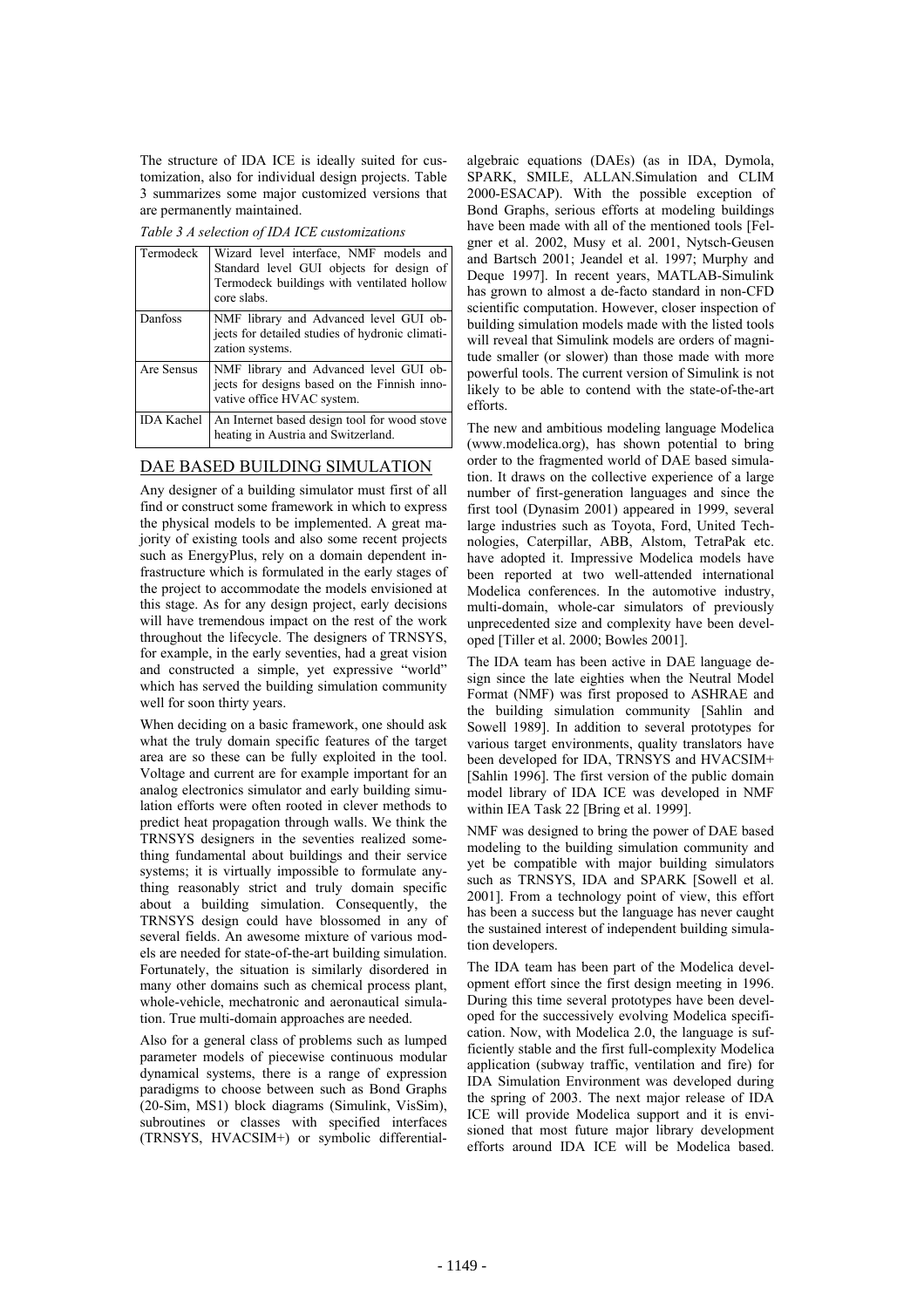However, NMF will also be supported for the foreseeable future, since the straightforward language structure and lower cost of tools is better suited to many less frequent modelers. An automatic translator from NMF to Modelica has been developed.

### THE IDA ICE MODEL LIBRARY

The basic design principle behind the IDA ICE library has been to provide the best possible resolution of key phenomena while enabling whole-building, full-year simulation within commercially acceptable execution times. The first version of the library was developed with in IEA Task 22. Admittedly, in the first version of the simulator in 1998, whole-building simulation was reserved for those with sufficient patience. However, with current IDA numerical methods on today's hardware, the library is more appropriately placed. We will briefly outline the phenomena modeled (and not yet modeled) with special emphasis on features that are unusual in a wholebuilding simulator context.

**Flow networks.** Pressure is modeled throughout air and water flow networks. For air this means that stack and wind driven flows are consistently modeled as in air flow network programs such as COMIS. For mechanical circuits, ideal flow controllers are often used to maintain a given flow in order to avoid the need to input accurate pressure drop data.  $CO<sub>2</sub>$  and moisture are modeled for all air streams. High on the development agenda are models for large horizontal openings.

**Control principles and dynamics.** Most control loops are explicitly modeled using separated P or PI controllers. Variables such as massflows, temperatures and pressures are never regarded as given, but are always computed, often via more or less idealized control loops. To compute, e.g., a cooling load, some large but finite capacity room unit and associated sensor and controller are always used. Fast local loop dynamics are often not modeled in the basic library in the interest of calculation time. However, to study fast timescales in some part of the system, sensor, actuator and relevant process dynamics may be modeled for the local loop. This possibility of modeling local circuits to an arbitrary level of time resolution in the context of a whole-building model we believe to be unique. It has for example been used by Danfoss to study consequences of details such as valve hysteresis on whole-year energy and comfort. It is planned to implement simulation of more complex control systems described with the IEC 61131-3 standard. This will enable off-line programming and testing of building control systems.

**Long-wave radiation.** Full non-linear Stefan-Boltzman long-wave radiation is modeled for shoebox zones only. An MRT approach is presently used for zones with more complex geometry. View factors for arbitrary obstructed surfaces will be included.

**Short-wave radiation.** ASHRAE (default), Kondratjev and Perez sky models are available. External shading is calculated for direct and diffuse light for arbitrary four cornered flat opaque surfaces. Shade presence may be controlled. Semi-transparent surfaces will be implemented. Inside the zone, incoming short-wave is distributed diffusely according to view factors. Internal windows are currently not implemented but are high on the wish list. A special object for five-surface skylights enable modeling of complex roof shapes. For these, multiple beam reflections is modeled.

**Convection (Film coefficients).** An empirical nonlinear model for internal film coefficients depending on surface slope and temperature difference is used. Anther fit is used for wind dependence of external film coefficients.

**Solid heat transfer and thermal storage.** The default wall is a finite difference model with automatically suggested, non-uniform grid spacing. It uses a special integration technique to fully utilize matrix structure. A variant of the same model without native integration is also available. In addition, an automatically optimized reduced RC-network model is available (default in v. 2.11). Ground heat transfer is currently normally modeled as two 1D heat transfer paths, one to the surface and one to a fixed ground temperature. A uniform grid 3D model is available separately in NMF but a comprehensive ground model which is directly accessible from the Standard level is needed. See also the discussion below on the Femlab link.

**Other zone model features.** Fanger's models (ISO 7730) for comfort and occupant loads are used, enabling calculation of PPD in multiple zone locations and alleviating the user from having to estimate occupant loads. A simple model (Mundt 1996) for linear vertical temperature gradients is frequently used. However, more sophisticated gradient models are desired. Room units in IDA ICE are based on manufacturer's data. Radiative/convective split is calculated based on computed surface temperatures and exposed surface area.

**Secondary systems.** The models from the ASHRAE secondary toolkit have been translated into NMF and complemented with variants using fewer and capacity-independent parameters and with built-in control loops. Models that are suitable for whole-year simulation are currently missing for dry and desicant wheel heat exchangers.

Primary systems. Currently, only a simple boiler and chiller are available with given COP and limited capacity. This is an area in which IDA offers good opportunities for integrating models that are currently unavailable in a whole-building context.

The model library is in the public domain and is shipped with IDA ICE as NMF source code. Many users adapt and complement the library to suit their needs. In fact, the main motivation behind DAE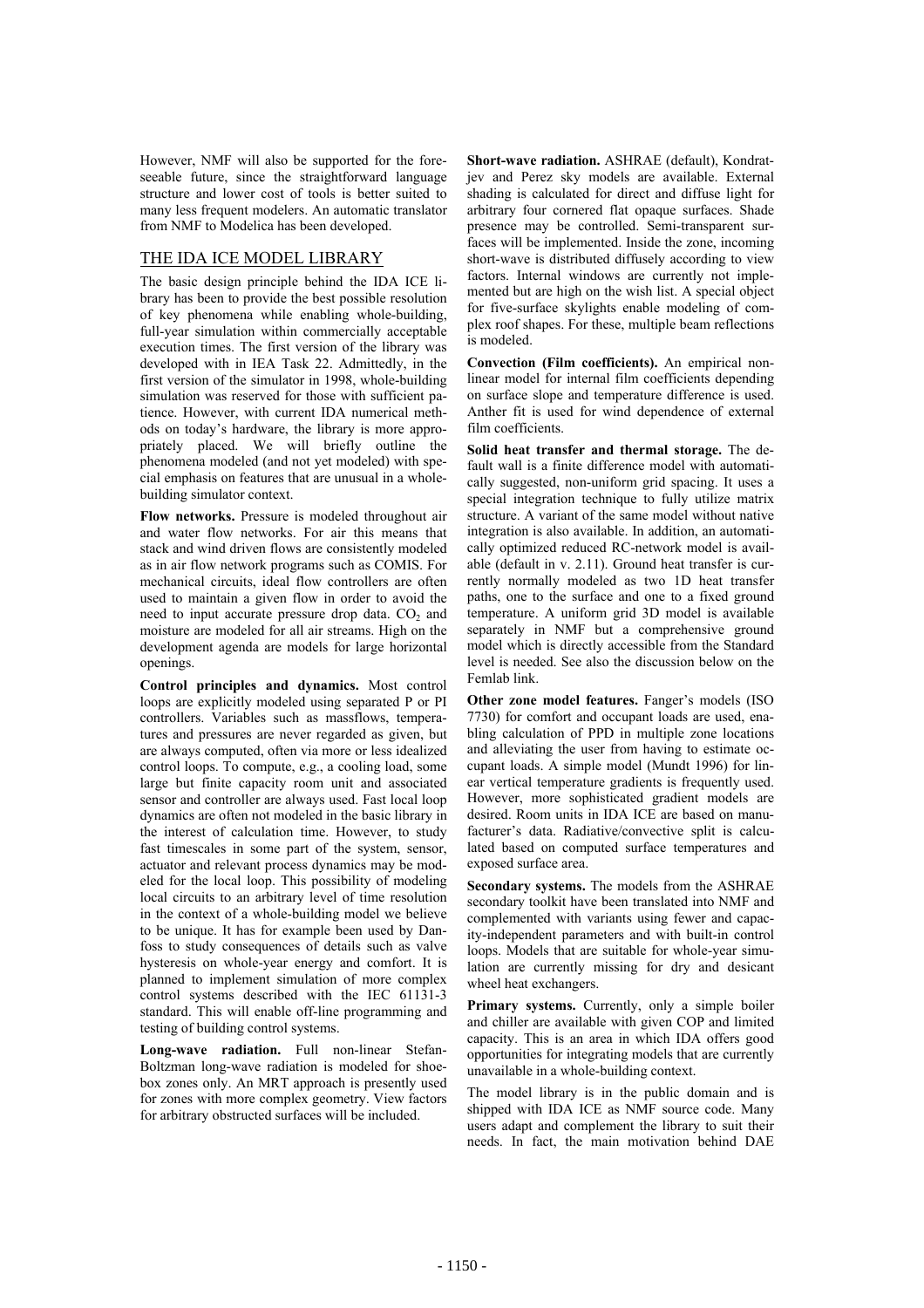based modeling is to provide a radically improved environment for developing, maintaining and enhancing a large set of physical models.

Some questions that should be considered in the evaluation of different approaches are:

- How long does it take for a beginner to add a new model?
- How efficient is the model development and testing process?
- What degree of model reuse is possible?
- How well can separate developers benefit from each other's work?

Unfortunately, reports from unbiased users with experience from more than a single development environment are rare. A listing and discussion of pros and cons of DAE approaches can be found in [Sahlin 2000].

#### NUMERICAL PERFORMANCE

In the discussion of future building simulation software, superior numerical performance is the main argument for advocates of the traditional design with problem-specific solution methods and model formats [Clarke 1999]. It seems natural that taking full advantage of the structure and timescale of the problem at hand will result in more efficient code. However, what is generally *not* utilized in traditional simulator design are the powerful general solution methods, e.g. sparse solvers, that have been developed by professionals in scientific computing over the last few years. It is difficult to make fair comparisons of various approaches. A comprehensive effort should address at least the following issues:

- Physical phenomena modeled
- Level of ambition of the physical models
- Level of numerical accuracy obtained in each timestep
- Time resolution obtained

The creation of a practical and politically acceptable framework for fair comparisons of numerical performance is beyond the scope of this paper. However, such a performance test suite and procedure (in the BESTEST) style would be welcomed and it should be of great help in the appraisal of new and inventive simulation methods.

In order to give some sense of the performance of a DAE based tool such as IDA ICE in comparison with a modern tool in the traditional design tradition, some rough comparisons between IDA ICE (v. 3.0 build 11) and EnergyPlus (v. 1.0.3.019) have been made. The two tools differ significantly in fundamental models used and only a modest effort has been devoted to creating equivalent cases in the two tools. The numbers given should not be over-interpreted.

A major difference between everyday IDA ICE modeling and that of most other tools is that virtually all IDA ICE models have air flow network features modeled. Various air flow apertures with wind and stack driven flows are naturally added by most modelers, given appropriate user interface support. (After all most doors remain open in a building). We have therefore chosen a three zone case with natural ventilation from the EnergyPlus suite of samples (3zvent). In the original version, the EnergyPlus model was equipped with temperature and enthalpy based window opening control schemes. However, these showed time-step dependent oscillations in Energy-Plus and the controls where therefore disabled by providing extreme setpoints, effectively opening both windows once for one hour per day.

An IDA ICE case was built with the same or equivalent properties in terms of geometries, windows, leaks, openings, loads, climate file (IWEC for Stockholm) and opening schedule. Running IDA ICE with default settings (max timestep=1.5 h, tolerance=0.02) led to 16086 timesteps for a four month summer simulation. EnergyPlus was run with (the original) six timesteps per hour, leading to a total of 17712 steps and an execution time of 250 s on a 1.6 MHz Dell Laptop. Adjusting the IDA ICE tolerance to 0.015 gave 17755 steps and an execution time of 127 s, i.e. approximately half the time of EnergyPlus. The three zone case had in IDA ICE 3 442 variables in 118 NMF instances.

Figure 1 shows a duration diagram of timesteps<sup>1</sup> (sorted by size) in the two simulators. The IDA ICE timestep sequence shows a continuous distribution from extremely short steps, well below a minute, up to a few maximum size steps (1.5 h). As is indicated in Figure 2, transients are resolved with very small steps while in "quiet" parts of the simulation long steps are taken. Providing the same time resolution in a fixed timestep tool by using a stepsize equal to the shortest step taken in the variable step tool would lead to huge simulation times.

It is difficult to define a universal criterion for comparing execution times in variable vs. fixed timestep solvers. Comparing the total execution times of a (roughly) equal number of timesteps taken, as we have done here, is clearly not to the advantage of the variable timestep method, which provides a much better time resolution.

 $\overline{a}$ 

<sup>1</sup> Duration diagrams are a standard output form of IDA ICE, normally used for physical variables. Here, the timestep sequence has been plotted in this way. Note that the area under the curve is *not* proportional to the total simulated time.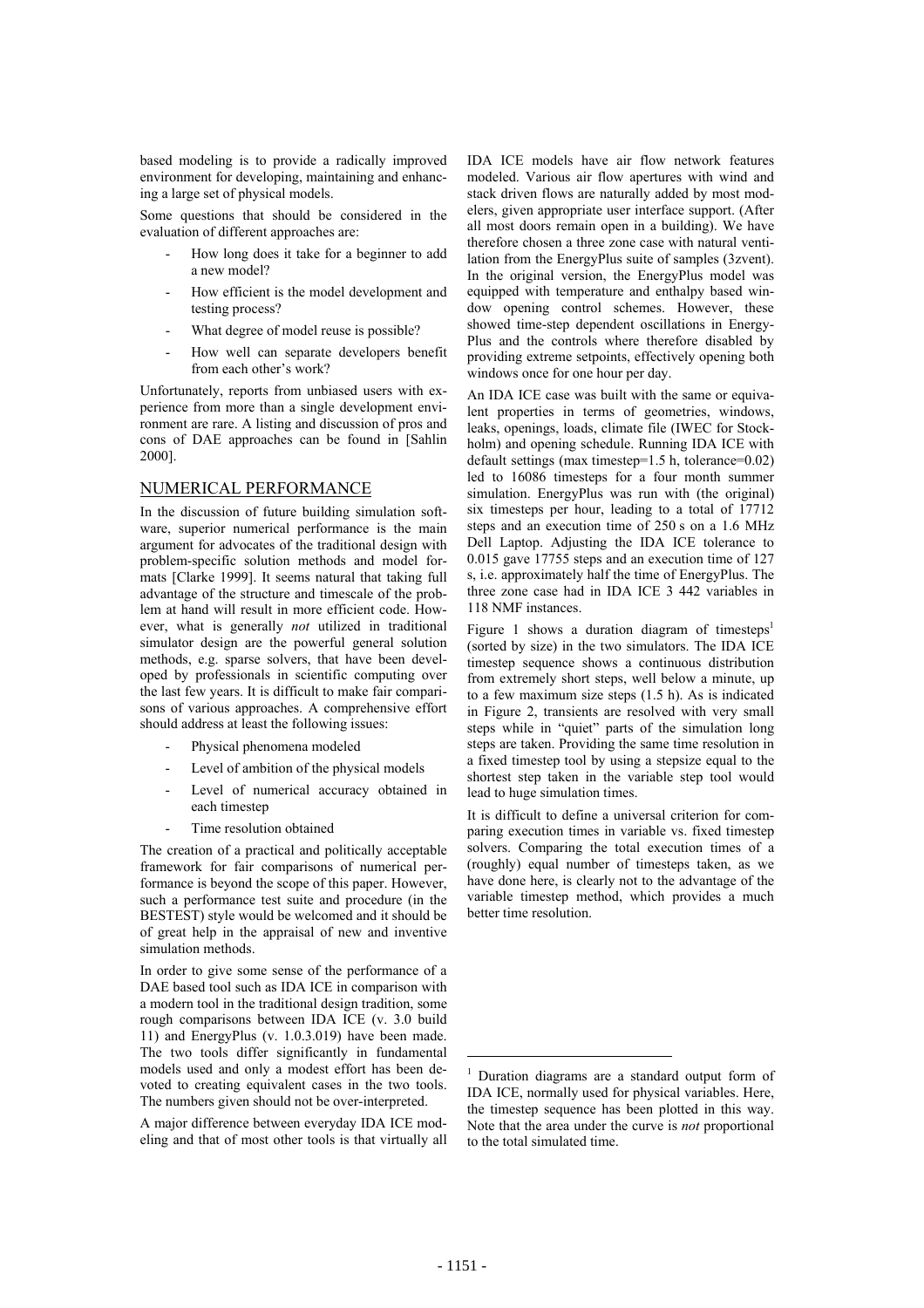

*Figure 1. Time steps in ICE and E+* 



*Figure 2. A daily cycle of a variable with marked timesteps* 

Both IDA ICE and EnergyPlus have IFC import facilities, providing the possibility to create large simulation models with a reasonable effort. In order to get some point of comparison on a larger case, an attempt was made to import the same 53 zone IFC case into both tools. However, the EnergyPlus model showed warnings about not finding floors of the zones and we did not pursue a more detailed comparison due to this problem. Initial runs made with this case without any natural ventilation in the EnergyPlus model (COMIS free) showed that the EnergyPlus model was approximately twice as fast per timestep as the 25 503 variable IDA ICE version.

The results obtained in this small timing study indicates that dismissing DAE methods as being inherently inefficient is indeed a premature conclusion.

#### PROGRAMMING ENVIRONMENT

DAE development environments such as Dymola, g-PROMS [Oh and Pantelides 1996] and, in building simulation, SPARK have been designed to be efficient for proficient mathematical modelers. They have excellent capabilities for formulating and testing large-scale models and building model libraries. However, once a library is ready for production type simulation by less experienced users, limited facilities for model deployment are offered. Today, for these environments, the model developer is usually also the sole user of the model.

A basic ambition with IDA Simulation Environment has been to overcome this problem by providing a setting not only for development but also for model distribution to large groups of end-users, with little appreciation for equation based modeling as such. In IDA ICE, the Advanced level interface offers a model-lab work bench similar to that offered by other DAE environments, providing the user with direct contact with the individual equations, variables and parameters of the mathematical model. However, a great majority of users prefer the tools of the Standard and Wizard level interfaces, where the basic mental concept is that of a building and not of a mathematical model.

A model-lab level user interface requires elements for presentation and interactive manipulation of objects defined by Modelica, NMF or similar. In IDA, this basic set has been extended to form a general programming environment for simulation-oriented graphical applications. This environment gives possibility for definition of arbitrary classes of objects, user presentation of such objects, data mapping between sets of objects (user interface levels), persistent storage and retrieval, scripting, interaction by remote DDE agents, data base facilities etc. All this is defined in interpreted text files, offering each user essentially full control over the internals of an application. Naturally, few users have the desire to customize their application in this way. However, being able to offer critical users full insight into, e.g., data mapping is important for avoiding the natural and healthy engineering aversion for "black-boxes". IDA ICE is a completely transparent "box" with unlimited possibilities for customization. We believe this type of tool is needed to offer useful localized solutions to the large number of building simulation "segments" previously identified.

Today, an increasingly important type of user interface is the rich web client. In IDA, the basic programming framework has been especially designed to facilitate Java script and applet based interfaces running in a web browser, powered by an IDA based simulation engine on the server. A large portion of the native data structures have been mapped to Java script, facilitating advanced web development with minimum effort. The IDA Room wizard is entirely written with this technique and a few IDA Room servers, provides instant, free access to quality dynamic simulation to a large group of European users that otherwise would be unlikely to utilize such technology in their daily design activity.

## DESIGN PROCESS INTEGRATION AND IFC

Space does not permit a more thorough discussion of the main issues around product modeling and Industrial Foundation Classes (IFC). A general view of the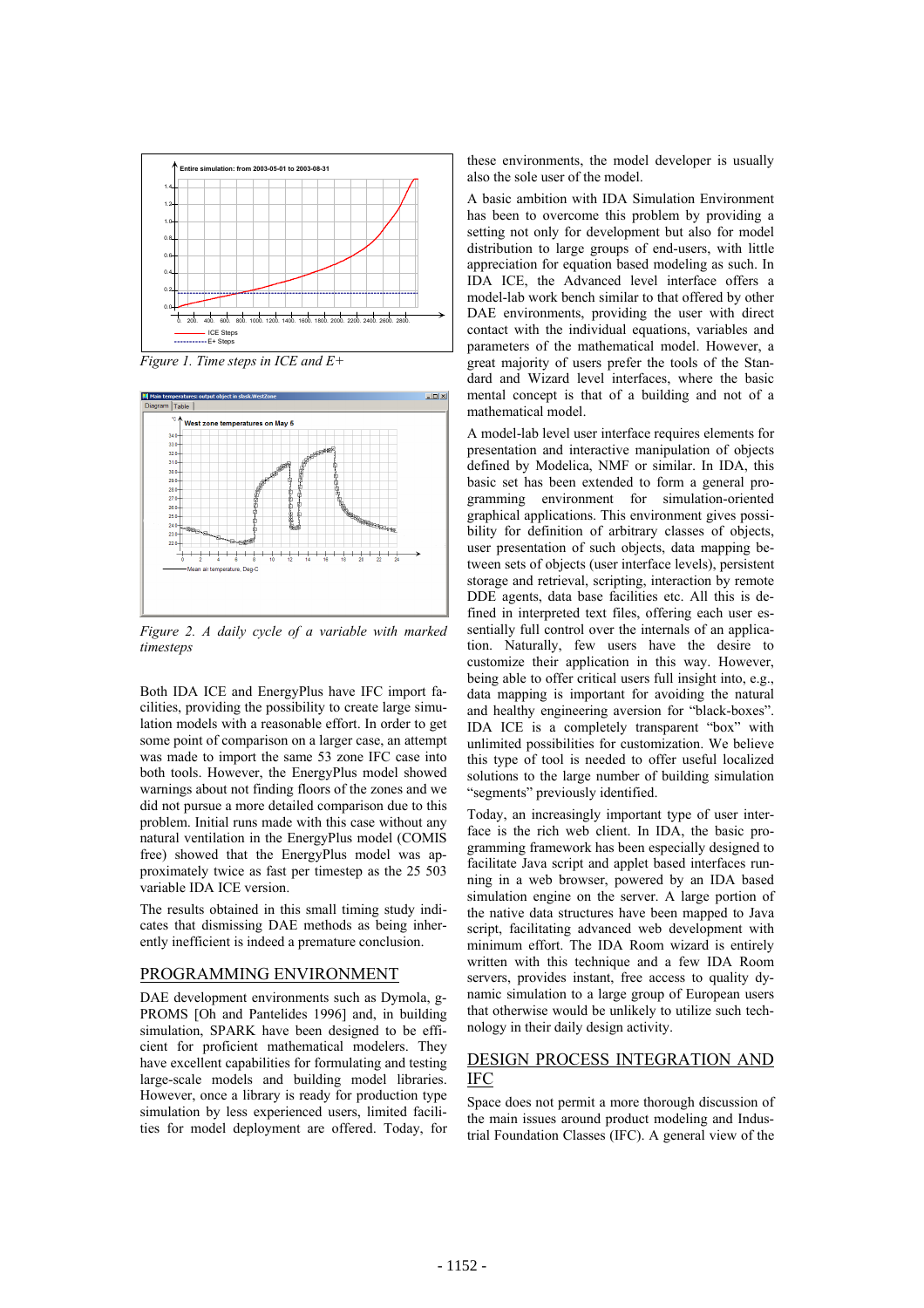world that we share in this respect is offered by the DAI initiative [Augenbroe and de Wilde 2003].

Awaiting a more comprehensive solution to the fundamental problems, an IFC 1.5.1 and 2.0 interface for IDA ICE has been developed. Design goals for the implemented interface have been:

- 1. No particular requirements are posed on the quality and level of population of the IFC model (except that spaces must have been defined); also models that are not a priori intended for simulation are useful. Necessary completion and structural changes are done in the native 3D modeling tool.
- 2. It is possible to manage repeated design iterations, without having to redo all model completions in the simulator.
- 3. The user has control of the data mapping between the general model and the native model for simulation.

While the ultimate solutions in this field lie many years into the future, IFC interfaces such as that of IDA ICE in combination with product models servers are presently sufficiently mature for real projects.

## INTEGRATION WITH CFD AND OTHER PDE TOOLS

Another area that will offer unlimited topics for future research and development is the connection between lumped parameter tools, such as IDA ICE, and distributed parameter tools, such as CFD environments. This relationship becomes important in several application areas for Modelica tools and we believe that the ease at which such coupling is made will become an important factor for selection of basic DAE solution technology of the future.

A prototype interface between IDA Simulation Environment and the MATLAB multi-physics tool Femlab has been developed. A special IDA component is defined, the equations of which are evaluated in each iteration by a runtime coupling with MATLAB. Jacobians are calculated numerically for this component. (Normally in IDA, symbolically generated analytical Jacobians are used).

Some basic Femlab cases have been tested and for larger problems including Simulink models, runtimes are reduced by several orders of magnitude using this approach.

#### CONCLUSIONS

In spite of its comparatively tender age and large portion of new technology, IDA ICE has grown to be the building simulator of choice for most HVAC professionals on the markets that so far have been actively pursued and supported (Sweden and Finland). We believe that no other state-of-the-art tool has a similar penetration (about 400 commercial licenses on a market of less than 15 million), showing that given the proper attention also a fairly sophisticated tool can become useful in the profession. Another positive fact is that the Internet based free IDA Room reaches another approximately 1000 regular users in Sweden alone (population of 9 million). IDA Room has recently been introduced on a number of other European markets, but it is yet too early to tell how it will be received

A significant number of NMF modeling efforts have been carried out independently by users. A majority of these projects have been done by undergraduate and graduate students but some also by practitioners, given a two-day course on the Advanced level of ICE and NMF. However, the direct interest in NMF modeling by the profession is somewhat of a disappointment, but is believed to be mostly an indication of cultural and project time frame differences between academia and the consulting profession. An estimate is that 80% of commercial Standard level users never visit the Advanced level, let alone take an interest in NMF modeling.

Practical usage of IFC is another disappointment. In spite of the tremendous savings in thermal modeling time, IFC technology is rarely put to use. A main cause, we believe, is the slow penetration of 3D modeling practice among (at least Swedish) architects. Although, 3D capable CAD tools have been the market standard for several years, a small fraction of mainstream architectural projects result in useful 3D material.

IDA ICE is still in an early stage of its life cycle, and there are many obvious shortcomings that will be corrected. However, the overall conclusion from a technical point of view must be that DAE based modeling as demonstrated by IDA ICE is sufficiently mature for broader commercial application.

The main bottlenecks to a healthy development of building simulation are in our opinion not technical in nature. While revolutionary technologies like 3D CAD, structural FEM and advanced visualization have reached broad penetration in the AEC industry on commercial grounds, building performance simulation is still a basically government funded domain. The key minds in the field are still primarily seeking to please funding bodies, not customers.